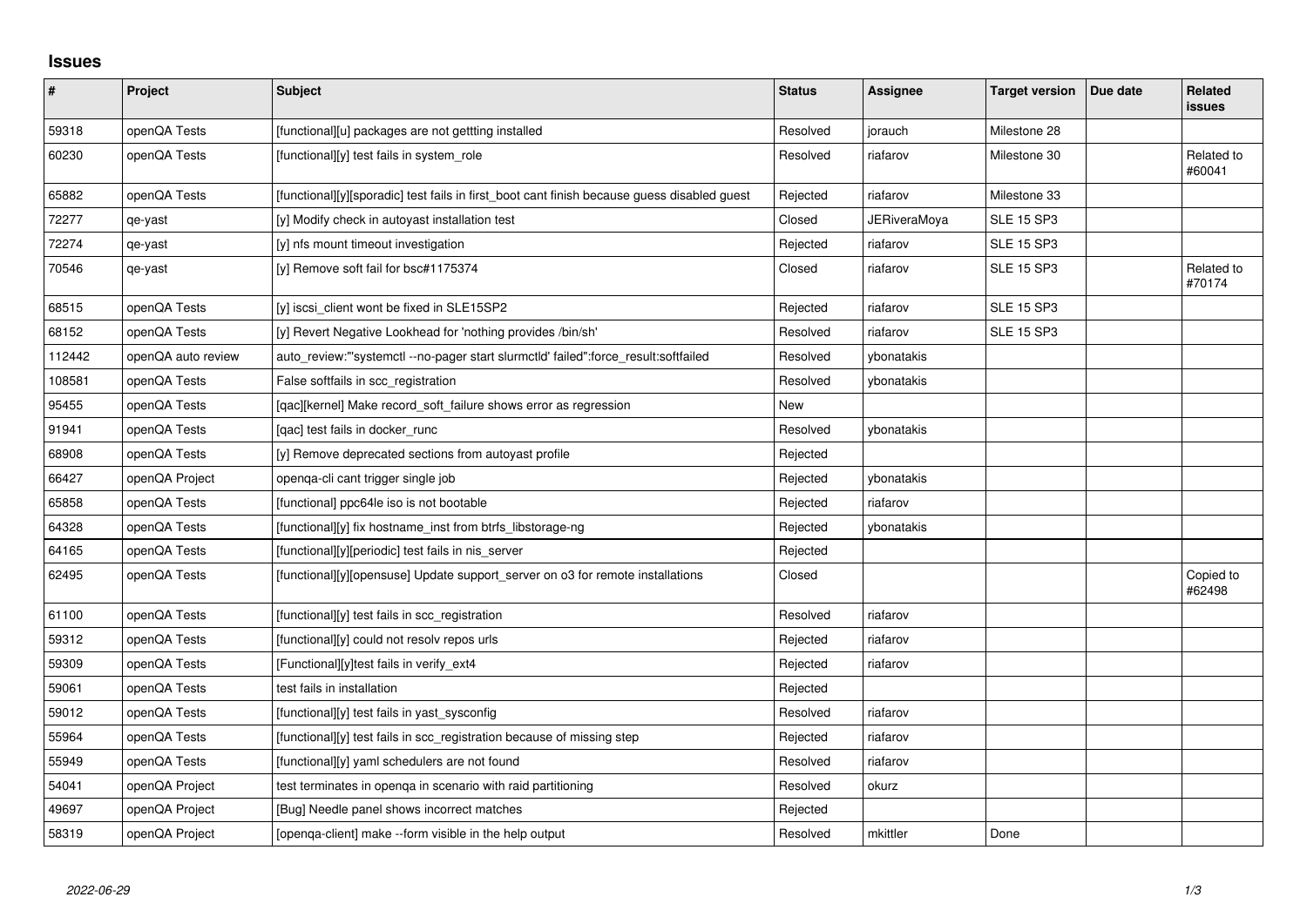| $\sharp$ | Project        | Subject                                                                                                                                                                   | <b>Status</b> | <b>Assignee</b>     | <b>Target version</b> | Due date   | Related<br>issues                              |
|----------|----------------|---------------------------------------------------------------------------------------------------------------------------------------------------------------------------|---------------|---------------------|-----------------------|------------|------------------------------------------------|
| 91878    | openQA Project | Improve git log entries in failed test investigation                                                                                                                      | Resolved      | ybonatakis          | future                |            | Related to<br>#92731                           |
| 71896    | openQA Tests   | [y] Expert partitioning framework refactoring                                                                                                                             | Rejected      | riafarov            | future                |            |                                                |
| 71026    | qe-yast        | [y] Validate updated package version with self_update                                                                                                                     | New           |                     | future                |            |                                                |
| 69259    | qe-yast        | [y] Test fully qualified domain name as an input for yast2-network                                                                                                        | New           |                     | future                |            |                                                |
| 68579    | qe-yast        | [y] gitlab-ci needs another stage for verify_file_existence                                                                                                               | Rejected      | riafarov            | future                |            |                                                |
| 68146    | openQA Project | Implement colored and interactive logs                                                                                                                                    | Resolved      | okurz               | future                |            | Related to<br>#34978,<br>Related to<br>#16180  |
| 65447    | qe-yast        | [functional][y] Extend form of salt-formulas test                                                                                                                         | New           |                     | future                |            |                                                |
| 107395   | openQA Tests   | [HPC] zypper returns error code 107 in slurm_master                                                                                                                       | Resolved      | ybonatakis          | QE Kernel<br>Current  |            |                                                |
| 109292   | openQA Project | OSD is missing x86_64 jobs duplicate key value violates unique constraint<br>"assets type name" in lib/OpenQA/Schema/ResultSet/Assets.pm line 33 within<br>find_or_create | Resolved      | mkittler            | Ready                 |            | Related to<br>#35749,<br>Related to<br>#109560 |
| 98577    | openQA Project | Unknown ARRAY(variables matching HDD_1 or ISO in job settings                                                                                                             | Resolved      | tinita              | Ready                 |            |                                                |
| 98388    | openQA Project | Non-existing asset "uefi-vars" is still shown up on #downloads                                                                                                            | Resolved      | mkittler            | Ready                 |            | Related to<br>#97304,<br>Related to<br>#99672  |
| 89077    | openQA Project | os-autoinst Makefile is missing symlinks configuration                                                                                                                    | Resolved      | mkittler            | Ready                 |            |                                                |
| 55151    | openQA Project | [functional][y] provide message explaining the failure in script_run                                                                                                      | Resolved      | ybonatakis          |                       | 2019-10-08 |                                                |
| 57743    | openQA Tests   | [functional][y][timeboxed:8h] test tries to reboot when poweroff is given in shutdown                                                                                     | Resolved      | oorlov              | Milestone 29          | 2019-10-22 | Related to<br>#58127                           |
| 57749    | openQA Tests   | [functional][y] apply solution for yast2_snapper_ncurses as it does for Tumbleweed                                                                                        | Rejected      | riafarov            | Milestone 30+         | 2019-11-19 | Related to<br>#56255                           |
| 59411    | openQA Tests   | [functional][y] betawarning appears for every selected product on SLE 15 sp2 "full"<br>installer                                                                          | Rejected      | riafarov            | Milestone 29          | 2019-12-03 |                                                |
| 59939    | openQA Tests   | [functional][y] first entry in product selection list is not highlighted on s390                                                                                          | Resolved      | oorlov              | Milestone 30+         | 2019-12-03 |                                                |
| 61931    | openQA Tests   | [functiona][y] autoinst.xml is missing registration block in autoyast reinstall                                                                                           | Resolved      | <b>JERiveraMoya</b> | Milestone 30          | 2020-01-28 |                                                |
| 62096    | openQA Tests   | [functional][y][opensuse][timeboxed:16h] remote intallation doesnt communicate correctly<br>after reboot                                                                  | Resolved      | ybonatakis          | Milestone 31          | 2020-01-28 |                                                |
| 62498    | openQA Tests   | [functional][y][opensuse] Update support_server on o3 for remote installations                                                                                            | Resolved      | <b>JERiveraMoya</b> | Milestone 32          | 2020-02-11 | Copied from<br>#62495                          |
| 62690    | openQA Tests   | [functional][y][timeboxed:8h] finish btn is disabled in Installation Completed                                                                                            | Resolved      | mloviska            | Milestone 32          | 2020-02-25 |                                                |
| 66043    | openQA Tests   | [functional][y][hyperv] test failing in shutdown needs investigation                                                                                                      | Rejected      | riafarov            | Milestone 35+         | 2020-05-19 |                                                |